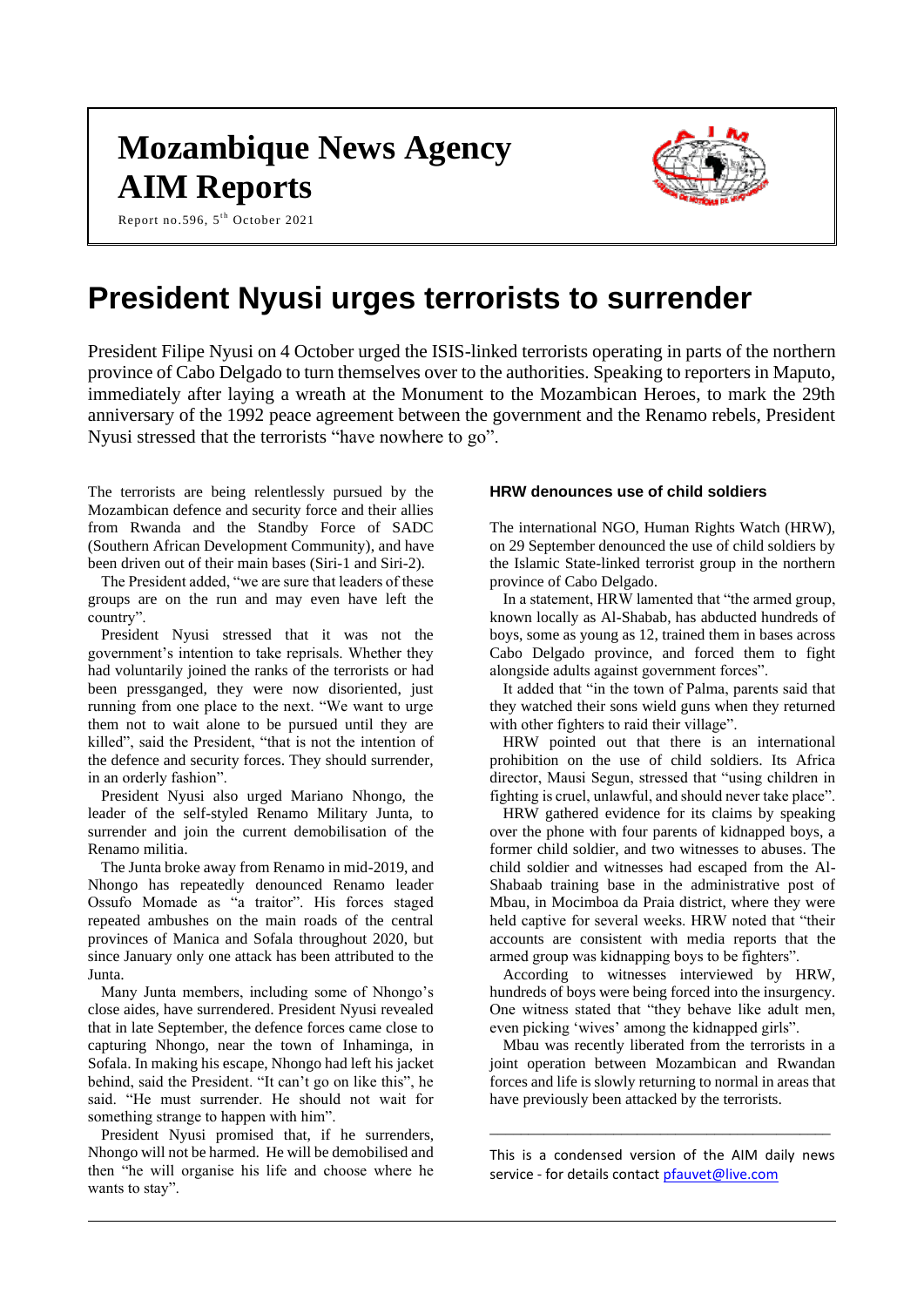#### **SADC forces kill terrorist leader**

The SADC (Southern African Development Community) Mission in Mozambique (SAMIM) on 2 October announced that it has killed a leader of the ISIS terrorists operating in Cabo Delgado province.

The man, named as Rajab Awadhi Ndanjili, was killed when SAMIM overran a terrorist base at Chitama, in Nangade district, which borders on Tanzania. SAMIM announced the capture of the Chitama base on 26 September and has now confirmed that one of the 18 terrorists killed in the clash was Ndanjili, also known as Sheikh Njili North. Ndanjili, a native of the Nangade village of Litinginya, "was a leader of the religious sect of Al Sunnah wa Jama'ah", said the SAMIM statement. This is one of the names used by the terrorist group.

SAMIM says Ndanjili was regarded as a "determinant in the recruitment and indoctrination of members of the group". He is believed to have been one of those who orchestrated the first terrorist raid, against police installations in Mocimboa da Praia, on 5 October 2017.

### **Food crisis in Cabo Delgado to continue beyond June 2022**

The US-funded Famine Early Warning Systems Network (FEWS NET) has warned that it expects an area level food crisis to continue across the northern province of Cabo Delgado for more than nine months.

The food crisis was caused by hundreds of thousands of people fleeing terrorist attacks. A recent offensive by Mozambican security forces and their allies from SADC (Southern African Development Community) and Rwanda, has secured areas contested by the terrorists. However, agriculture and livelihoods have been destroyed and support is needed until the next harvest.

In a report published on 30 September, FEWS NET acknowledges that some internally displaced people have begun returning home. However, it expects emergency food assistance will be needed for more than 866,000 people beyond June 2022. It points out that the World Food Programme (WFP) does not have the funding to provide the food aid needed, and laments that WFP will continue to provide only half rations throughout October. This gives recipients only 39 per cent of the calories they need. FEWS NET notes that in response to the crisis, WFP is planning to carry out a vulnerability-based targeting exercise covering internally displaced people and host communities to better target food assistance.

According to WFP, US\$67.9 million are needed to sustain its operations in northern Mozambique until December 2021. However, it is not the only international organisation in urgent need of funds to help the victims of terrorism. Earlier this week, the United Nations Children's Fund, UNICEF, revealed that it has only received US\$25 million in donations to provide life-saving and life-sustaining services for children and their caregivers in Mozambique. When taking into account funds carried over from previous years UNICEF's funding gap stands at 60 per cent.

#### **Reconstruction to cost US\$300 million**

The Reconstruction Plan for the northern province of Cabo Delgado (PRCD), designed to rebuild the social and economic infrastructure destroyed by terrorists, is expected to cost US\$300 million.

The amount was disclosed on 27 September in Maputo by Prime Minister Carlos Agostinho do Rosario, during a meeting between the government and its cooperation partners to discuss the PRCD.

Rosario said that, out of the total amount of the plan, US\$200 million will be spent on short term actions within a year to ensure an immediate impact. The remaining amount will be spent on medium and long term actions.

"We recognise that infrastructure reconstruction, and particularly repairing the social fabric, is a great challenge. The government needs to establish partnerships and synergies at several levels to ensure that the work can be conducted as swiftly as desired," Rosario stressed.

The defence and security forces, working alongside Rwandan forces and the Southern African Development Community Military Mission (Samim) have liberated the worst affected districts (including Mocimboa da Praia, Palma, Muidumbe, Nangade and Macomia) from ISIS terrorists.

The success of the joint forces on the ground, Rosario stated, has allowed a gradual return of people who fled from their homes and sought refuge elsewhere. The insurgency has affected 348 primary schools and eight secondary schools, 31 health centres, and has wrecked about 4,965 micro, small and medium-sized companies.

Rosario explained that through the short term actions envisaged in the plan, the government wants to reopen public administration, provide water and sanitation, resume health care and education and re-establish communications. In addition, the plan will create the basic conditions for agriculture and fisheries.

He stressed that "some of the envisaged actions are already underway, and we have resumed the payment of the basic social allowance and the delivery of humanitarian aid. We have restored electricity and we are restoring road access and mobile telecommunications".

The long term aims of the plan include restoring security and people's livelihoods in their places of origin and creating the necessary conditions for the private sector and the return of investors.

Irish Ambassador, Nuala O'Brien, on behalf of the cooperation partners, acknowledged the complexity of the challenges but pledged a commitment to creating a coordinated answer to the needs of the displaced communities.

The United Nations Resident Coordinator in Mozambique, Myrta Kaulard, said further discussions will be held to gain a better understanding of the details of the plan. However, she praised the progress on the ground which has enabled the delivery of humanitarian aid into areas that were previously completely out of reach.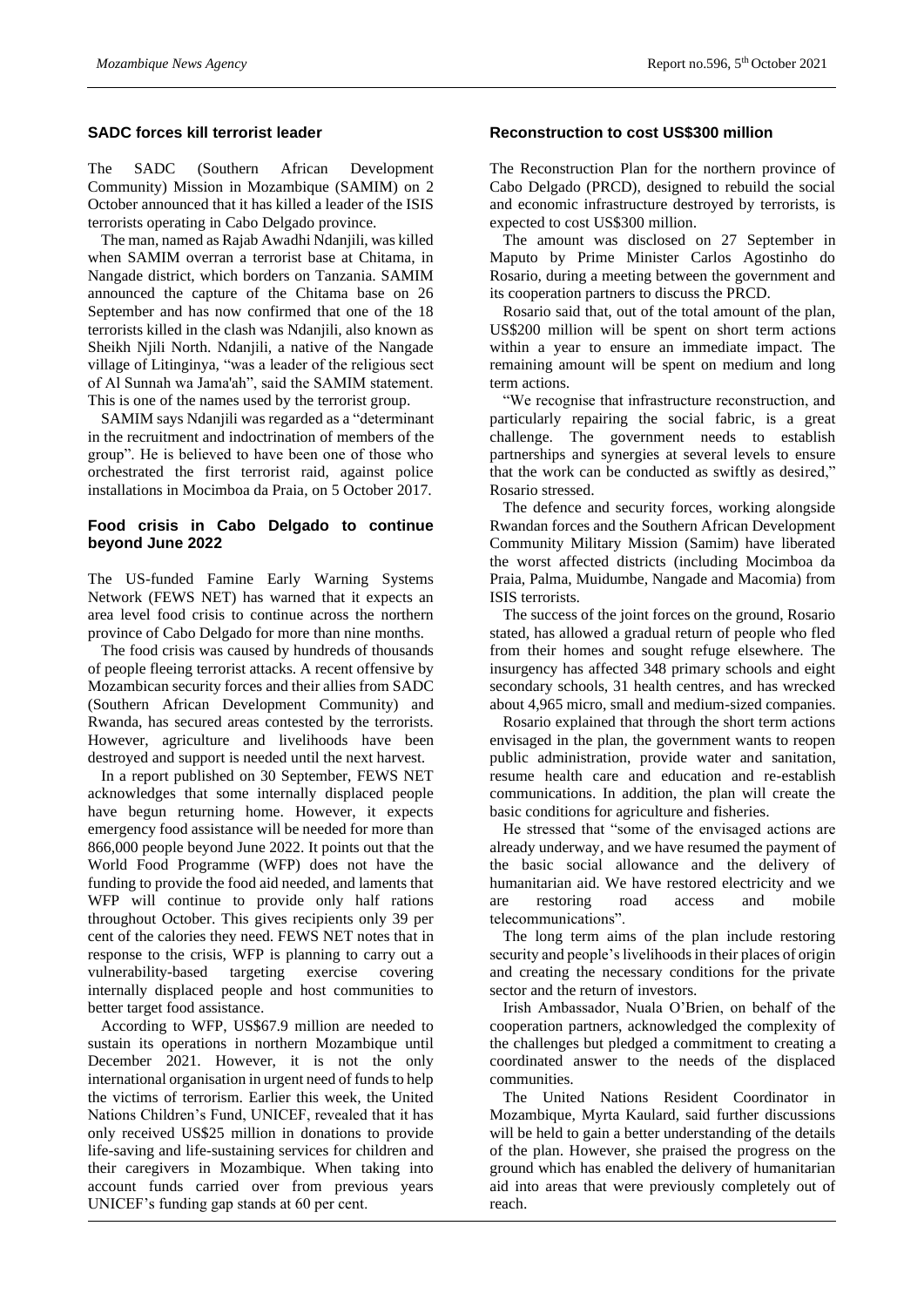#### **Second dose of AstraZeneca now available**

The Health Ministry has announced that people who have received the first dose of the AstraZeneca vaccine against Covid-19 should, as from 5 October, go to the nearest vaccination post to receive their second and final dose. This should cover 72,277 people in Maputo city, and in Nampula, Tete, Manica, Gaza, and Maputo provinces.

This is the end of phase two of the national vaccination campaign, which will run from 5 to 19 October. The Ministry announced that the third phase of the national vaccination campaign will begin on 20 October, covering both urban and rural areas. The target is to vaccinate seven million people.

To date, over a million people have been vaccinated – which is more than ten per cent of the 17 million people the Ministry hopes to vaccinate.

The health authorities on 3 October reported only 14 new cases of the Covid-19 respiratory disease – the lowest figure since 29 May, when seven cases were reported. Five cases were reported from Maputo city, three from Nampula, three from Niassa, and one each from Cabo Delgado, Zambezia and Inhambane. There were no positive cases reported from any of the other five provinces. For the second consecutive day, no deaths from Covid-19 were reported. The Covid-19 death toll in Mozambique thus remains 1,918.

#### **US donates 336,000 doses of Covid-19 vaccine**

The United States government has donated a further 336,000 doses of the Johnson & Johnson vaccine against the Covid-19 respiratory disease.

Speaking at a ceremony on 24 September at Maputo International airport where the vaccines were delivered, the US ambassador, Dennis Hearne, declared that the US feels proud to be part of a coordinated global effort to bring vital support to Mozambicans.

According to Hearne, "our two governments have worked together in a variety of ways to curb COVID-19 in Mozambique. These vaccines will fill an important need to successfully fight the virus".

This is the second batch of the Johnson & Johnson vaccine that the US government has donated to Mozambique. The first batch, of 302,400 doses, arrived in July. The Johnson & Johnson vaccine has the advantage that it is administered in a single dose whereas the other Covid-19 vaccines available require two doses. In addition, the vaccine can be stored at higher temperatures than some other vaccines.

The embassy added that the US assistance has already donated additional equipment to combat Covid-19 valued at S\$62.5 million, made up of 50 ventilators, personal protective equipment for health professionals, and laboratory and oxygen equipment,

The US has pledged US\$4 billion to the Covax initiative which is administered by the World Health Organisation (WHO). It has also promised to purchase a billion doses of vaccine for developing countries and has donated 80 million doses from its supplies.

#### **WIH to invest \$800 million on industrial development**

West International Holding (WIH), the Chinese majority shareholder in the "Dugongo" cement company operating in the Mozambican province of Maputo, has promised to disburse US\$800 million in a financial package to boost industrial development.

The Mozambican Ministry of Industry and Trade and the Chinese investor on 29 September in Maputo signed a Memorandum of Understanding (MoU) for four industrial development projects. They include another cement plant with an annual production capacity of 5,000 tonnes, a 100-megawatt thermal power station, a cement milling plant with a capacity of 900 tonnes, as well as a glassware production unit with an annual capacity of 600 tonnes.

The Minister of Industry and Trade, Carlos Mesquita, told reporters that the Chinese investors have assessed several areas across the country. The WIH mission had just returned from the central province of Tete but had also visited Nampula.

"They have a strong will to continue investing in Mozambique as a country with a great potential that offers conditions for further investments and partners they want to bring into the country's industrial fabric," he said, adding that WIH is attentive to the business environment.

WIH Chairperson, Zhang Jimin, said the construction and implementation of the Dugongo Cement plant, with a daily production of clinker estimated at 5,000 tonnes, was a great success and enjoyed the support of the Mozambican government and people.

He pointed out that Mozambique is a country worth investing in because of the good investment environment, the local market, and the availability of resources.

#### **Authorities to expel illegal miners**

Police in the central province of Manica have launched an offensive to halt the invasion of the foothills of the Vumba mountain range by artisanal gold miners.

Gold prospecting has been blamed for much of the pollution of the main rivers that cross Manica province. In particular, the Chicamba reservoir, Manica's largest artificial lake and fishing centre, has recorded increasing cloudiness of its waters. The reservoir, built on the Messica River, receives waters from several tributaries which pour turbid water into the lake as a result of the illegal mining. According to a report by the television station STV, the pollution of the rivers takes place in the dead of the night and when authorities investigate there is no one to be found.

The Mayor of Manica town municipality, Patricio Chimisso, said that the municipal authorities are at war with the gold prospectors and a victory for the authorities is far from within reach. The gold rush in the region started in 2019 and the small-scale miners claim that they only resort to environmental crimes to protect their livelihoods.